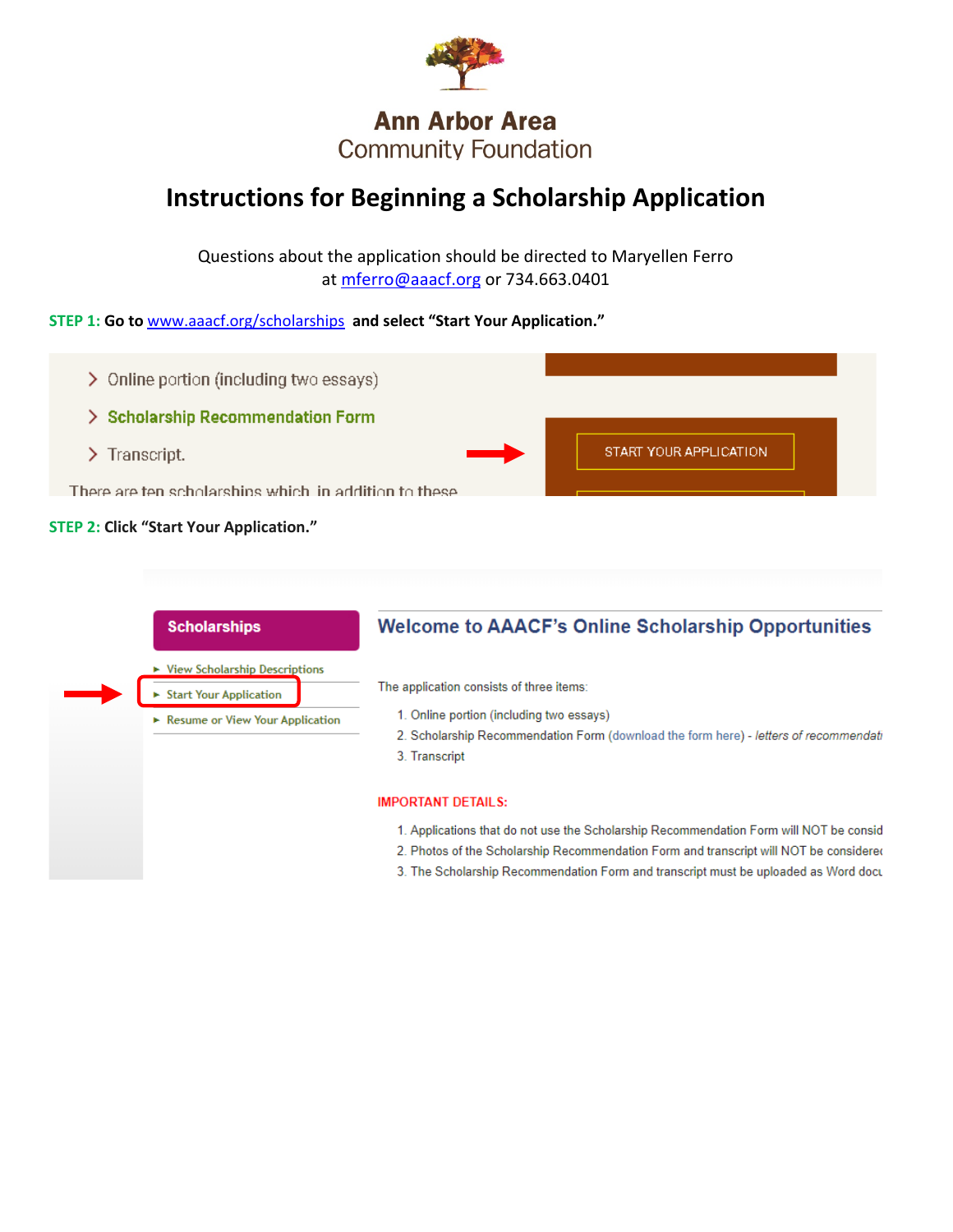## **STEP 3: Carefully answer the Prequalifying Questions.**

|                                   | <b>Prequalifying Questions</b>                                                                          |
|-----------------------------------|---------------------------------------------------------------------------------------------------------|
| ► View Scholarship Descriptions   | Please answer the Prequalifying Questions below to determine which scholarship(s) you are eligible for. |
| <b>Start Your Application</b>     |                                                                                                         |
| ► Resume or View Your Application | <b>SECTION 1: SCHOOL &amp; EMPLOYMENT</b>                                                               |
|                                   | What is your cumulative GPA?                                                                            |
|                                   | Have you graduated high school?                                                                         |
|                                   | Please select one<br>▼                                                                                  |
|                                   | What year will (or did) you graduate from high school?                                                  |
|                                   | What high school will (or did) you graduate from?<br>m<br>. .                                           |
|                                   | STEP 4: After answering all the questions, please click "Submit."                                       |
| questions.                        | If the page does not advance after pressing "Submit," scroll up to see if you have any unanswered       |

|--|--|--|

**STEP 5: Click the blue plus sign (+) to read through the details and specific requirements for each scholarship you have qualified for.** 

| <b>Scholarships</b>                           | <b>Available Scholarships</b>                                                                                                                                                                                                                                                                                                                                                           |
|-----------------------------------------------|-----------------------------------------------------------------------------------------------------------------------------------------------------------------------------------------------------------------------------------------------------------------------------------------------------------------------------------------------------------------------------------------|
| <b>Scholarship Programs</b>                   | To learn more about a scholarship opportunity, including criteria and application requirements, please click the (+).                                                                                                                                                                                                                                                                   |
| $\blacktriangleright$ Prequalifying Questions | After you have read about each of the scholarships, check the box to the left to select which scholarship(s) you<br>would like to apply for. Finally, click either "Register a New User & Continue" (for students who do not yet have log in<br>credentials) or "Log In & Continue" (for students who have applied for a scholarship in the past or want to resume the<br>application). |
| $\rightarrow$                                 | For students of Polish descent<br><b>Register a New User and Continue</b><br><b>Log In and Continue</b>                                                                                                                                                                                                                                                                                 |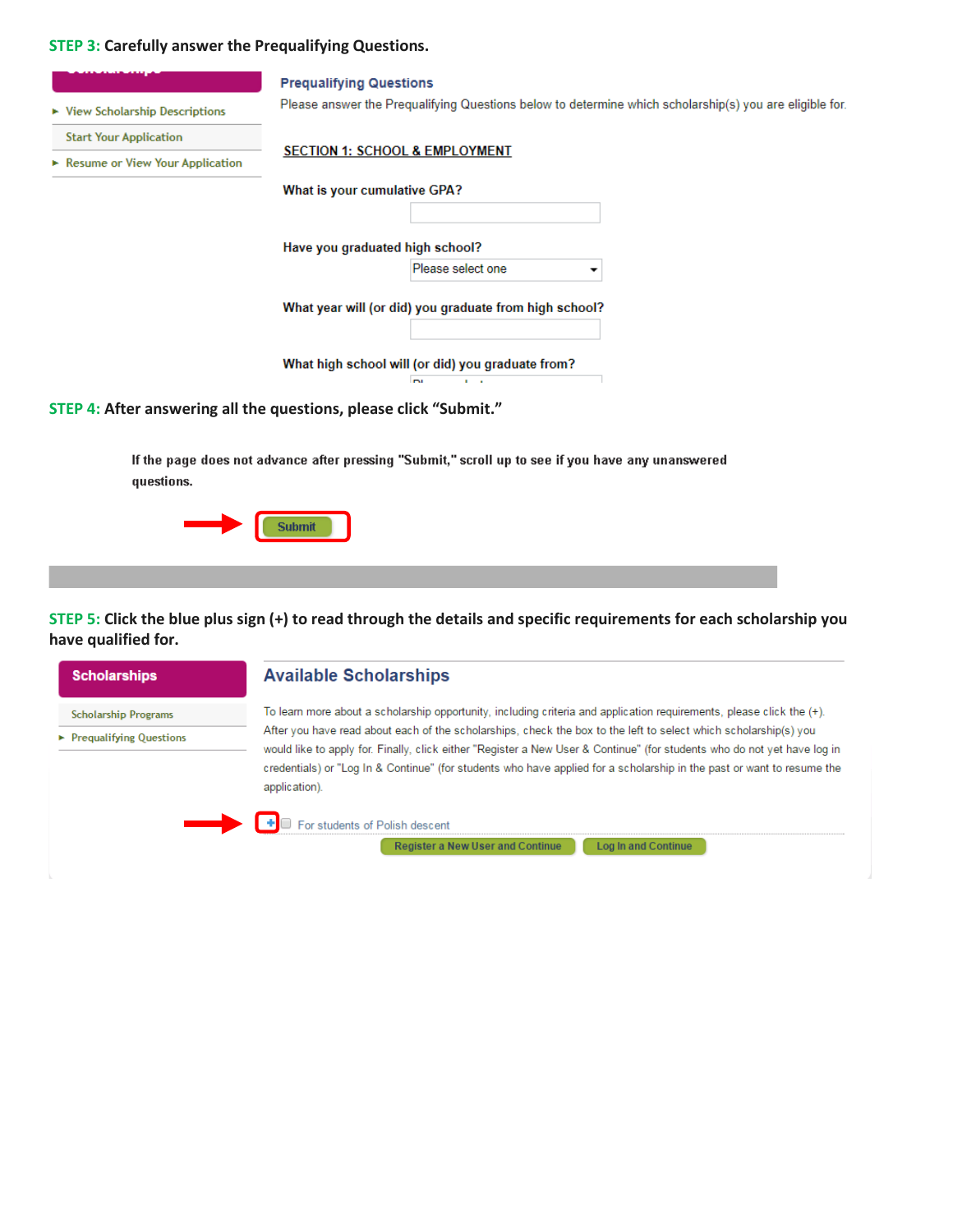| <b>Scholarships</b>                           | <b>Available Scholarships</b>                                                                                                                                                                                                                                                                                                                                                           |
|-----------------------------------------------|-----------------------------------------------------------------------------------------------------------------------------------------------------------------------------------------------------------------------------------------------------------------------------------------------------------------------------------------------------------------------------------------|
| <b>Scholarship Programs</b>                   | To learn more about a scholarship opportunity, including criteria and application requirements, please click the (+).                                                                                                                                                                                                                                                                   |
| $\blacktriangleright$ Prequalifying Questions | After you have read about each of the scholarships, check the box to the left to select which scholarship(s) you<br>would like to apply for. Finally, click either "Register a New User & Continue" (for students who do not yet have log ir<br>credentials) or "Log In & Continue" (for students who have applied for a scholarship in the past or want to resume the<br>application). |
|                                               | For students of Polish descent<br>Pipe Dream Scholarship: \$2,000 award                                                                                                                                                                                                                                                                                                                 |
|                                               |                                                                                                                                                                                                                                                                                                                                                                                         |
|                                               | Established in 2004 by an anonymous donor, scholarships will be awarded to students at the University of Michigan<br>or Eastern Michigan University who are of Polish descent and who are working to help support themselves. The                                                                                                                                                       |
|                                               | awards may be used for tuition and books.                                                                                                                                                                                                                                                                                                                                               |
|                                               | Number of Available Awards: One-Two                                                                                                                                                                                                                                                                                                                                                     |
|                                               | <b>Scholarship Criteria:</b>                                                                                                                                                                                                                                                                                                                                                            |
|                                               | • Will be an undergraduate or graduate student, full or part-time, at the University of Michigan-Ann Arbor or                                                                                                                                                                                                                                                                           |

STEP 6: Click inside each box until a check mark appears to select which scholarship(s) you would like to apply for.



### STEP 7: Click "Register a New User and Continue."

## **Scholarships**

**Scholarship Programs** 

▶ Prequalifying Questions

## **Available Scholarships**

To learn more about a scholarship opportunity, including criteria and application requirements, please click the (+). After you have read about each of the scholarships, check the box to the left to select which scholarship(s) you would like to apply for. Finally, click either "Register a New User & Continue" (for students who do not yet have log in credentials) or "Log In & Continue" (for students who have applied for a scholarship in the past or want to resume the application).

+ 2 For students of Polish

**Register a New User and Continue** 

**Log In and Continue**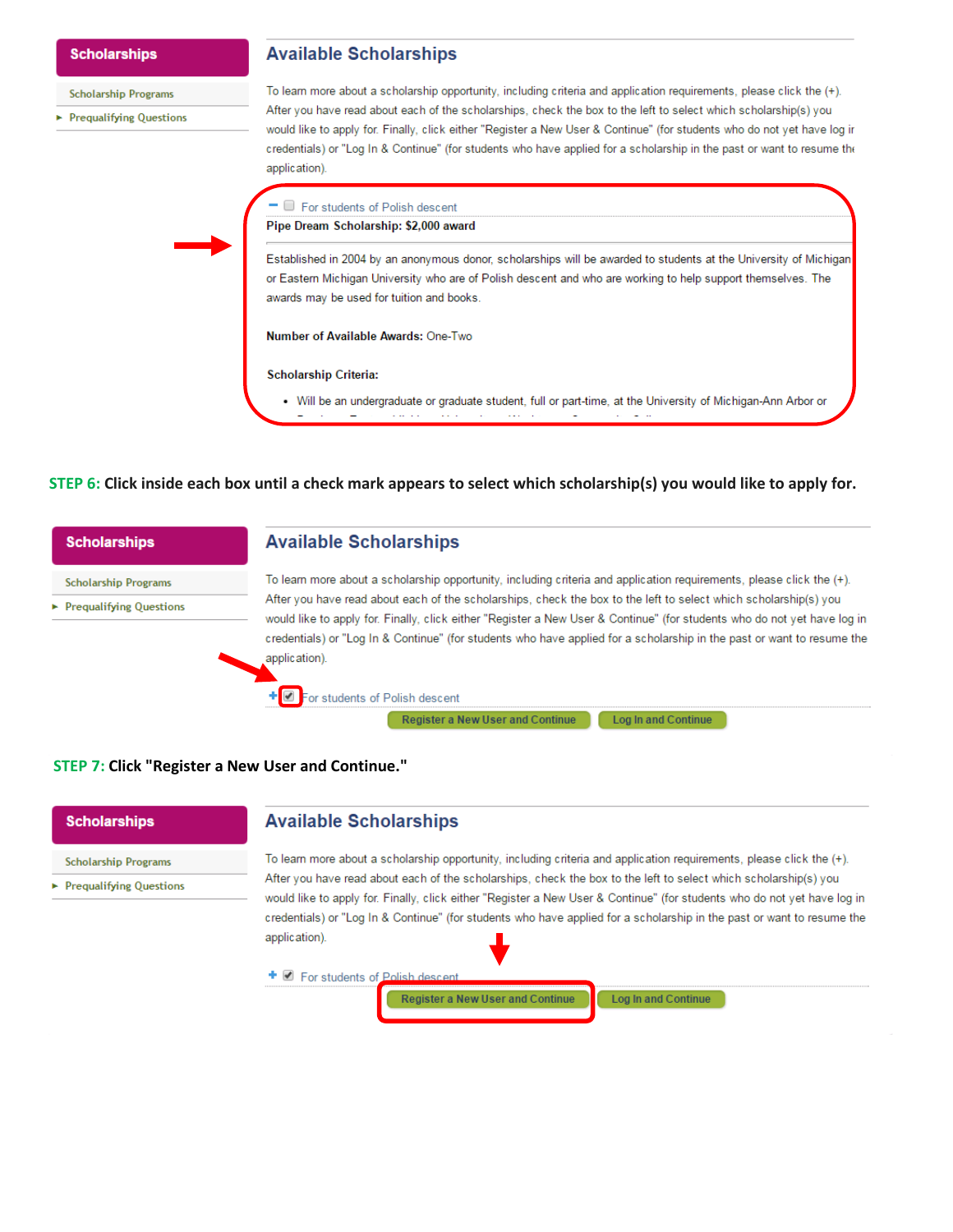### **STEP 8: Complete the New Student Registration and click "Submit."**

### **New Student Registration**

Please enter the information requested below and hit "Submit." You will then receive an automated email from AAACF that will allow you to complete the registration process and begin your application. Please note it may take up to 10 minutes for the email to appear in your inbox.

| <b>Last Name:</b>      |                                                        |  |
|------------------------|--------------------------------------------------------|--|
| <b>First Name:</b>     |                                                        |  |
| <b>Email Address:</b>  | (Your email address will be your username when logging |  |
| <b>Re-Enter Email:</b> | into the website.)                                     |  |
|                        | Submit                                                 |  |

**STEP 8: After completing the New Student Registration you will see a screen confirming that an email will be sent to the address you listed in the form. Please be sure to check your email and complete the registration process right now.**

**STEP 9: Once you have completed the registration process, including setting your password, you will have access to the application.** 

**STEP 10: Complete all 8 sections of the application and upload your Scholarship Recommendation Form and transcript.**

**STEP 11: (a) Click "Preview PDF" to make sure that the application you are about to submit is correct. (b) Click "Submit Application."**

| <b>OUTURNEY STILL</b> |             | Completed | теэ                |             | <b>3/14/2017</b>          | <b>Fiedse upload your completed</b><br><b>TIZ SIZU TO</b> |
|-----------------------|-------------|-----------|--------------------|-------------|---------------------------|-----------------------------------------------------------|
| Recommendation        |             |           |                    |             |                           | Scholarship Recommendation                                |
| Form                  |             |           |                    |             |                           | Form. If your reference would like                        |
|                       |             |           |                    | STEP 11 (b) |                           | to submit a confidential                                  |
|                       | STEP 11 (a) |           |                    |             |                           | Scholarship Recommendation                                |
|                       |             |           |                    |             |                           | Form, please have them email it                           |
|                       |             |           |                    |             |                           | to scholarships@aaacf.org.                                |
|                       |             |           | <b>Preview PDF</b> |             | <b>Submit Application</b> |                                                           |

If you have any questions please contact Maryellen Ferro at mferro@aaacf.org or 734-663-0401.